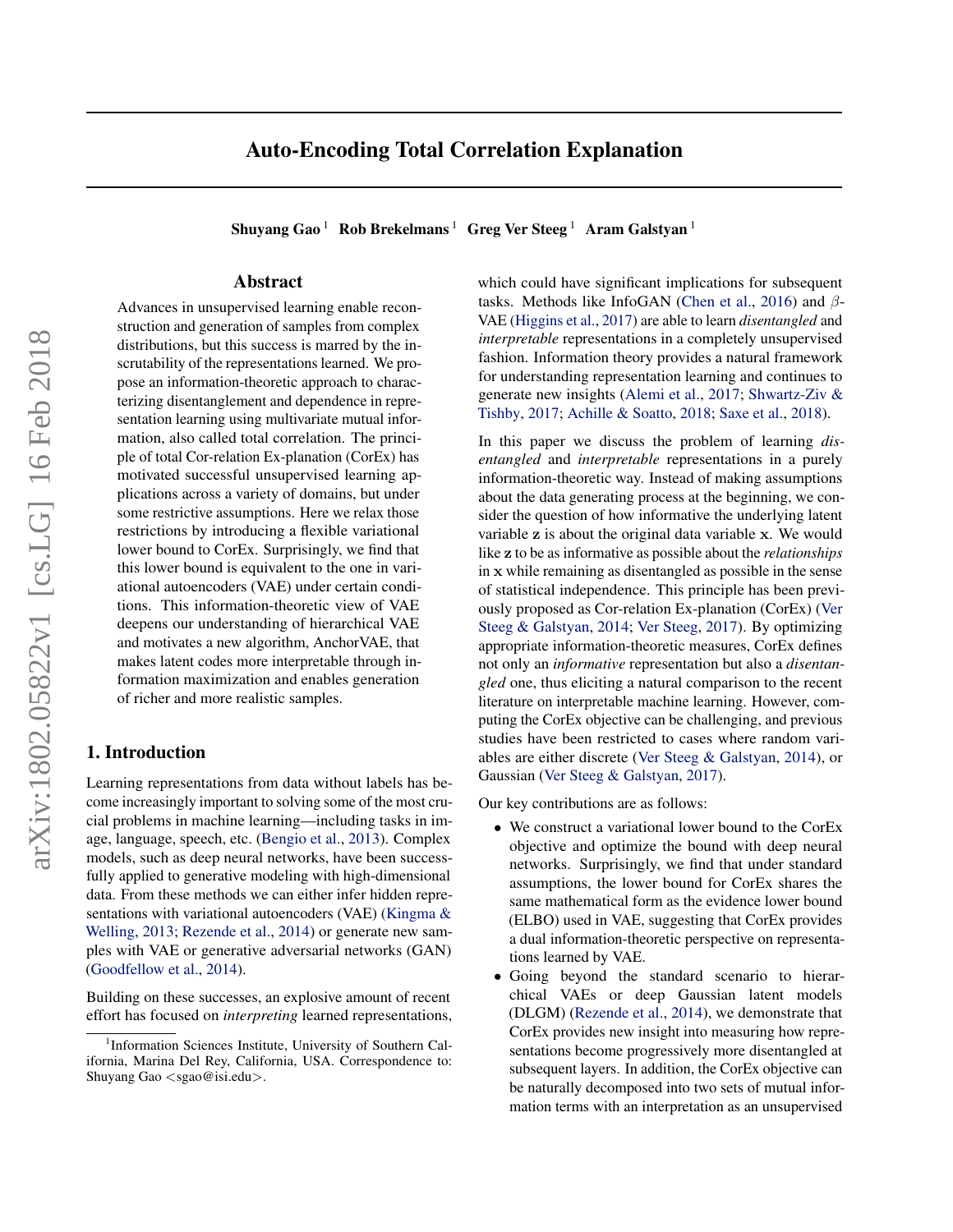<span id="page-1-0"></span>information bottleneck.

- Inspired by this formulation, we propose to make some latent factors more interpretable by reweighting terms in the objective to make certain parts of the latent code uniquely informative about the inputs (instead of adding new terms to the objective, as in InfoGAN [\(Chen et al.,](#page-8-0) [2016\)](#page-8-0)).
- Finally, we show that by sampling each latent code  $z_i$  from the encoding distribution  $p(z_i)$  =  $\int_{\mathbf{x}} p(\mathbf{z}_i|\mathbf{x}) p(\mathbf{x}) d\mathbf{x}$  instead of the standard Gaussian prior in VAE, we can generate richer and more realistic samples than VAE even under the same network model.

We first review some basic information-theoretic quantities in Sec. 2, then introduce the total correlation explanation (CorEx) learning framework in Sec. 3. In Sec. [4](#page-2-0) we derive the variational lower bound of the CorEx objective and demonstrate a connection with VAE in Sec. [5.](#page-3-0) This connection sheds light on some new applications of VAE, which we will describe in Sec. [6.](#page-4-0) We discuss related work in Sec. [7](#page-6-0) and conclude our paper in Sec. [8.](#page-7-0)

#### 2. Information Theory Background

Let  $\mathbf{x} = (\mathbf{x}_1, \mathbf{x}_2, ..., \mathbf{x}_d)$  denote a *d*-dimensional random variable whose probability density function is  $p(x)$ . Shannon differential entropy [\(Cover & Thomas,](#page-8-0) [2006\)](#page-8-0) is defined in the usual way as  $H(\mathbf{x}) = -\mathbb{E}_{\mathbf{x}} [\log p(\mathbf{x})]$ . Let  $z = (z_1, z_2, ..., z_m)$  denote an m-dimensional random variable whose probability density function is  $p(\mathbf{z})$ . Then mutual information between two random variables, x and z, is defined as  $I(\mathbf{x} : \mathbf{z}) = H(\mathbf{x}) + H(\mathbf{z}) - H(\mathbf{x}, \mathbf{z})$ . Mutual information can also be viewed as the reduction in uncertainty about one variable given another variable—i.e.,  $I(\mathbf{x} : \mathbf{z}) = H(\mathbf{x}) - H(\mathbf{x}|\mathbf{z}) = H(\mathbf{z}) - H(\mathbf{z}|\mathbf{x}).$ 

A measure of multivariate mutual information called *total correlation* [\(Watanabe,](#page-9-0) [1960\)](#page-9-0) or *multi-information* [\(Studeny`](#page-8-0) [& Vejnarova,](#page-8-0) [1998\)](#page-8-0) is defined as follows:

$$
TC(\mathbf{x}) = \sum_{i=1}^{d} H(\mathbf{x}_i) - H(\mathbf{x}) = D_{KL}\left(p(\mathbf{x})||\prod_{i=1}^{d} p(\mathbf{x}_i)\right)
$$
(1)

Note that  $D_{KL}(\cdot)$  denotes the *Kullback-Leibler* divergence in Eq. 1. Intuitively,  $TC(x)$  captures the total dependence across all the dimensions of x and is zero if and only if all  $x_i$  are independent. Total correlation or statistical independence is often used to characterize *disentanglement* in recent literature on learning representations [\(Dinh et al.,](#page-8-0) [2014;](#page-8-0) [Achille & Soatto,](#page-8-0) [2017\)](#page-8-0).

The conditional total correlation of x, after observing some

latent variable z, is defined as follows,

$$
TC(\mathbf{x}|\mathbf{z}) = \sum_{i=1}^{d} H(\mathbf{x}_i|\mathbf{z}) - H(\mathbf{x}|\mathbf{z})
$$

$$
= D_{KL}\left(p(\mathbf{x}|\mathbf{z})||\prod_{i=1}^{d} p(\mathbf{x}_i|\mathbf{z})\right)
$$
(2)

We define a measure of *informativeness* of latent variable z about the dependence among the observed variables x by quantifying how total correlation is reduced after conditioning on some latent factor z; i.e.,

$$
TC(\mathbf{x}; \mathbf{z}) = TC(\mathbf{x}) - TC(\mathbf{x}|\mathbf{z})
$$
 (3)

In Eq. 3, we can see that  $TC(\mathbf{x}; \mathbf{z})$  is maximized if and only if the conditional distribution  $p(x|z)$  factorizes, in which case we can interpret z as capturing the information about *common causes* across all  $\mathbf{x}_i$ .

# 3. Total Correlation Explanation Representation Learning

In a typical unsupervised setting like VAE, we assume a generative model where x is a function of a latent variable z, and we then maximize the log likelihood of x under this model. From a CorEx perspective, the situation is reversed. We let z be some stochastic function of x parameterized by  $\theta$ , i.e.,  $p_{\theta}(\mathbf{z}|\mathbf{x})$ . Then we seek a joint distribution  $p_{\theta}(\mathbf{x}, \mathbf{z}) = p_{\theta}(\mathbf{z}|\mathbf{x})p(\mathbf{x})$ , where  $p(\mathbf{x})$  is the underlying true data distribution that maximizes the following objective:

$$
\mathcal{L}(\theta; \mathbf{x}) = \underbrace{TC_{\theta}(\mathbf{x}; \mathbf{z})}_{\text{informativeness}} - \underbrace{TC_{\theta}(\mathbf{z})}_{\text{(dis)entanglement}}
$$
\n
$$
= TC(\mathbf{x}) - TC_{\theta}(\mathbf{x}|\mathbf{z}) - TC_{\theta}(\mathbf{z})
$$
\n(4)

In Eq. 4,  $TC_{\theta}(\mathbf{x}; \mathbf{z})$  corresponds to the amount of correlation that is explained by z as defined in Eq. 3, and  $TC_{\theta}(\mathbf{z})$ quantifies the dependence among the latent variables z.

By non-negativity of total correlation, Eq. 4 naturally forms a lower bound on  $TC(\mathbf{x})$ ; i.e.,  $TC(\mathbf{x}) \geq \mathcal{L}(\theta; \mathbf{x})$  for any  $\theta$ . Therefore, the global maximum of Eq. 4 occurs at  $TC(\mathbf{x})$ , in which case  $TC_{\theta^*}(\mathbf{x}|\mathbf{z}) = TC_{\theta^*}(\mathbf{z}) \equiv 0$  and z can be exactly interpreted as a generative model where z are independent random variables that generate x, as shown in Fig. [1.](#page-2-0)

Notice that the term  $TC_{\theta}(\mathbf{x}; \mathbf{z})$  is a bit different from the classical definition of informativeness using mutual information  $I_\theta(\mathbf{x}; \mathbf{z})$  [\(Linsker,](#page-8-0) [1988\)](#page-8-0). In fact, after combining the entropy terms in Eq. 1 and 2, the following equation holds [\(Ver Steeg & Galstyan,](#page-9-0) [2015\)](#page-9-0):

$$
TC_{\theta}(\mathbf{x}; \mathbf{z}) = \sum_{i=1}^{d} I_{\theta}(\mathbf{x}_i; \mathbf{z}) - I_{\theta}(\mathbf{x}; \mathbf{z})
$$
 (5)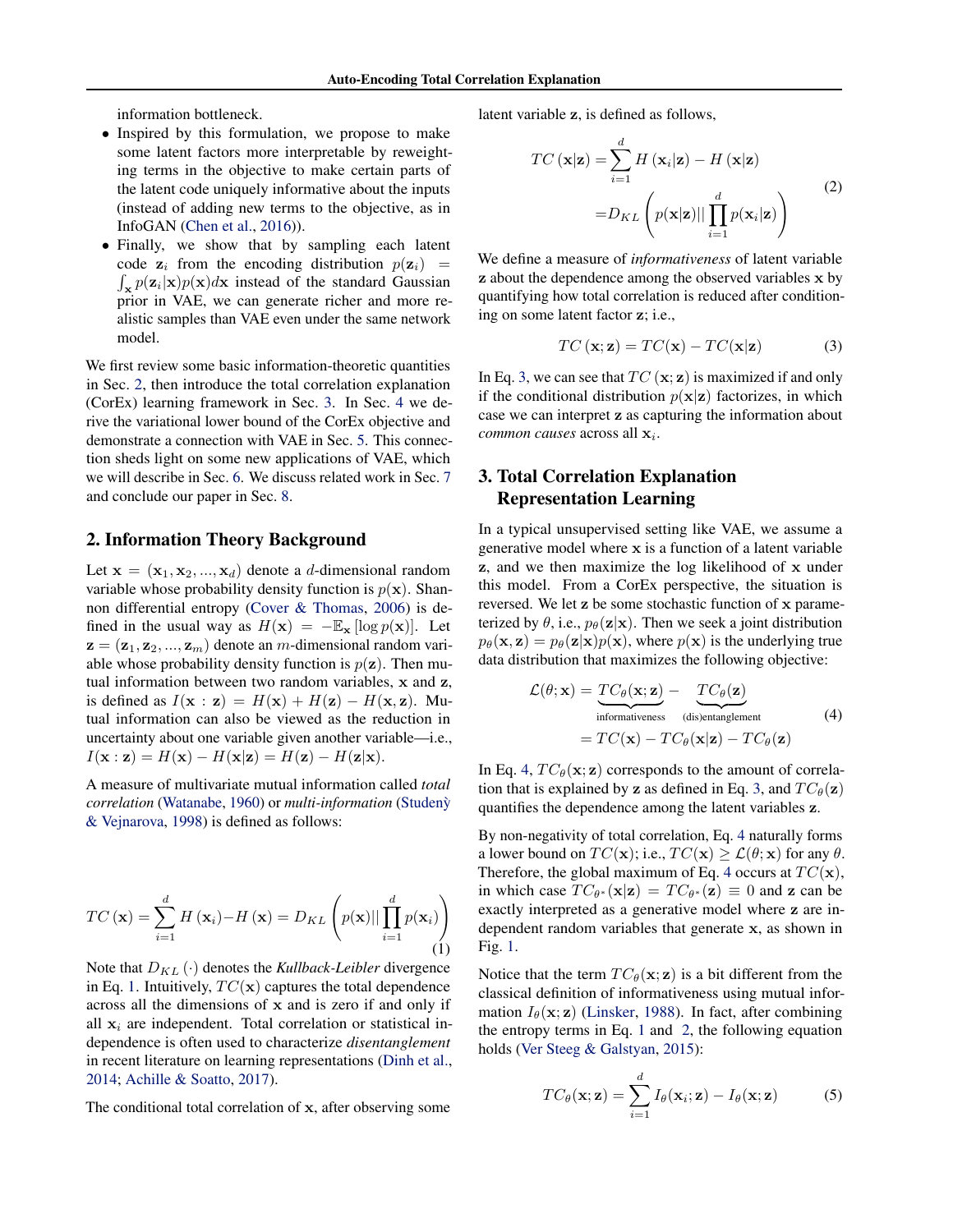<span id="page-2-0"></span>

Figure 1. The graphical model for  $p_{\theta^*}(\mathbf{x}, \mathbf{z})$  assuming  $p_{\theta^*}(\mathbf{z}|\mathbf{x})$ achieves the global maximum in Eq. [4.](#page-1-0) In this model, all  $x_i$  are factorized conditioned on  $z$ , and all  $z<sub>i</sub>$  are independent.

The term  $TC_{\theta}(\mathbf{x}; \mathbf{z})$  in Eq. [4](#page-1-0) can be seen as finding a minimal latent representation z which, after conditioning, disentangles x. When stacking hidden variable layers in Sec. [6,](#page-4-0) we will see that this condition can lead to interpretable features by forcing intermediate layers to be explained by higher layers under a factorized model.

Informativeness vs. Disentanglement If we only consider the informativeness term  $TC_{\theta}(\mathbf{x}; \mathbf{z})$  as in the objective, a naive solution to this problem would be just setting  $z = x$ . To avoid this, we also want the latent variables z to be as disentangled as possible, corresponding to the  $TC(\mathbf{z})$  term encouraging independence. In other words, the objective in Eq. [4](#page-1-0) is trying to find  $z$ , so that  $z$  not only disentangles  $x$  as much as possible, but is itself as disentangled as possible.

#### 4. Optimization

We first focus on optimizing the objective function defined by Eq. [4.](#page-1-0) The extension to the multi-layer (hierarchical) case is presented in the next section.

By using Eqs. [1](#page-1-0) and [5,](#page-1-0) we expand Eq. [4](#page-1-0) into basic information-theoretic quantities as follows:

$$
\mathcal{L}(\theta; \mathbf{x}) = TC_{\theta}(\mathbf{x}; \mathbf{z}) - TC_{\theta}(\mathbf{z})
$$
  
= 
$$
\sum_{i=1}^{d} I_{\theta}(\mathbf{x}_i : \mathbf{z}) - I_{\theta}(\mathbf{x} : \mathbf{z}) - \sum_{i=1}^{m} H_{\theta}(\mathbf{z}_i) + H_{\theta}(\mathbf{z})
$$
  
= 
$$
\sum_{i=1}^{d} I_{\theta}(\mathbf{x}_i : \mathbf{z}) - \sum_{i=1}^{m} H_{\theta}(\mathbf{z}_i) + H_{\theta}(\mathbf{z} | \mathbf{x})
$$
(6)

If we further constrain our search space  $p_{\theta}(\mathbf{z}|\mathbf{x})$  to have the factorized form  $p_{\theta}(\mathbf{z}|\mathbf{x}) = \prod_{i=1}^{m} p_{\theta_i}(\mathbf{z}_i|\mathbf{x})^{\dagger}$  which is a standard assumption in most VAE models, then we have:

$$
\mathcal{L}(\theta; \mathbf{x}) = TC_{\theta}(\mathbf{x}; \mathbf{z}) - TC_{\theta}(\mathbf{z})
$$

$$
= \sum_{i=1}^{d} I_{\theta}(\mathbf{x}_i : \mathbf{z}) - \sum_{i=1}^{m} I_{\theta}(\mathbf{z}_i : \mathbf{x})
$$
(7)

We convert the two total correlation terms into two sets of mutual information terms in Eq. 7. The first term,  $I_{\theta}(\mathbf{x}_i : \mathbf{z}),$ denotes the mutual information between each input dimension  $x_i$  and  $z$ , and can be broadly construed as measuring the "relevance" of the representation to each observed variable in the parlance of the information bottleneck [\(Tishby](#page-9-0) [et al.,](#page-9-0) [2000;](#page-9-0) [Shwartz-Ziv & Tishby,](#page-8-0) [2017\)](#page-8-0). The second term,  $I_{\theta}(\mathbf{z}_i : \mathbf{x})$ , represents the mutual information between each latent dimension  $z_i$  and x and can be viewed as the compression achieved by each latent factor. We proceed by constructing tractable bounds on these quantities.

#### 4.1. Variational Lower Bound for  $I_{\theta}(\mathbf{x}_i : \mathbf{z})$

[\(Barber & Agakov,](#page-8-0) [2003\)](#page-8-0) derived the following lower bound for mutual information by using the non-negativity of KL-divergence; i.e.,  $\sum_{\mathbf{x}_i} p(\mathbf{x}_i|\mathbf{z}) \log \frac{p(\mathbf{x}_i|\mathbf{z})}{q(\mathbf{x}_i|\mathbf{z})} \ge 0$  gives:

$$
I_{\theta}(\mathbf{x}_{i} : \mathbf{z}) \geq H(\mathbf{x}_{i}) + \langle \ln q_{\phi}(\mathbf{x}_{i} | \mathbf{z}) \rangle_{p_{\theta}(\mathbf{x}, \mathbf{z})}
$$
(8)

where the angled brackets represent expectations, and  $q_{\phi}(\mathbf{x}_i|\mathbf{z})$  is any arbitrary distribution parametrized by  $\phi$ . We need a variational distribution  $q_{\phi}(\mathbf{x}_i|\mathbf{z})$  because the posterior distribution  $p_{\theta}(\mathbf{x}|\mathbf{z}) = p_{\theta}(\mathbf{z}|\mathbf{x})p(\mathbf{x})/p_{\theta}(\mathbf{z})$  is hard to calculate because the true data distribution  $p(x)$  is unknown—although approximating the normalization factor  $p_{\theta}(\mathbf{z})$  can be tractable compared to VAE. A detailed comparison with VAE will be made in Sec. [5.](#page-3-0)

#### 4.2. Variational Upper Bound for  $I_{\theta}(\mathbf{z}_i : \mathbf{x})$

We again use the non-negativity of KL-divergence, i.e.,  $\sum_{\mathbf{z}_i} p(\mathbf{z}_i) \log \frac{p(\mathbf{z}_i)}{r(\mathbf{z}_i)} \ge 0$ , to obtain:

$$
I_{\theta}(\mathbf{x}: \mathbf{z}_{i})
$$
\n
$$
= \int d\mathbf{x} d\mathbf{z}_{i} p_{\theta}(\mathbf{z}_{i}, \mathbf{x}) \log p_{\theta}(\mathbf{z}_{i}|\mathbf{x}) - \int d\mathbf{z}_{i} p_{\theta}(\mathbf{z}_{i}) \log p_{\theta}(\mathbf{z}_{i})
$$
\n
$$
\leq \int d\mathbf{x} d\mathbf{z}_{i} p_{\theta}(\mathbf{z}_{i}, \mathbf{x}) \log p_{\theta}(\mathbf{z}_{i}|\mathbf{x}) - \int d\mathbf{z}_{i} p_{\theta}(\mathbf{z}_{i}) \log r_{\alpha}(\mathbf{z}_{i})
$$
\n
$$
= \int d\mathbf{x} d\mathbf{z}_{i} p_{\theta}(\mathbf{x}) p_{\theta}(\mathbf{z}_{i}|\mathbf{x}) \log \frac{p_{\theta}(\mathbf{z}_{i}|\mathbf{x})}{r_{\alpha}(\mathbf{z}_{i})}
$$
\n
$$
= D_{KL} (p_{\theta}(\mathbf{z}_{i}|\mathbf{x}) || r_{\alpha}(\mathbf{z}_{i})) \qquad (9)
$$

where  $r_{\alpha}(\mathbf{z}_i)$  represents an arbitrary distribution parametrized by  $\alpha$ .

Combining bounds in Eqs. 8 and 9 into Eq. 7, we have:

$$
\mathcal{L}(\theta; \mathbf{x}) = \sum_{i=1}^{d} I_{\theta}(\mathbf{x}_{i} : \mathbf{z}) - \sum_{i=1}^{m} I_{\theta}(\mathbf{z}_{i} : \mathbf{x})
$$

$$
\geq \sum_{i=1}^{d} H(\mathbf{x}_{i}) + \langle \ln q_{\phi}(\mathbf{x}_{i} | \mathbf{z}) \rangle_{p_{\theta}(\mathbf{x}, \mathbf{z})}
$$
(10)
$$
- \sum_{i=1}^{m} D_{KL}(p_{\theta}(\mathbf{z}_{i} | \mathbf{x}) || r_{\alpha}(\mathbf{z}_{i}))
$$

<sup>&</sup>lt;sup>1</sup>Each marginal distribution  $p_{\theta_i}(\mathbf{z}_i|\mathbf{x})$  is parametrized by a different  $\theta_i$ . But we will omit the subscript i under  $\theta$  for simplicity, as well as  $\phi$ ,  $\alpha$  in the following context.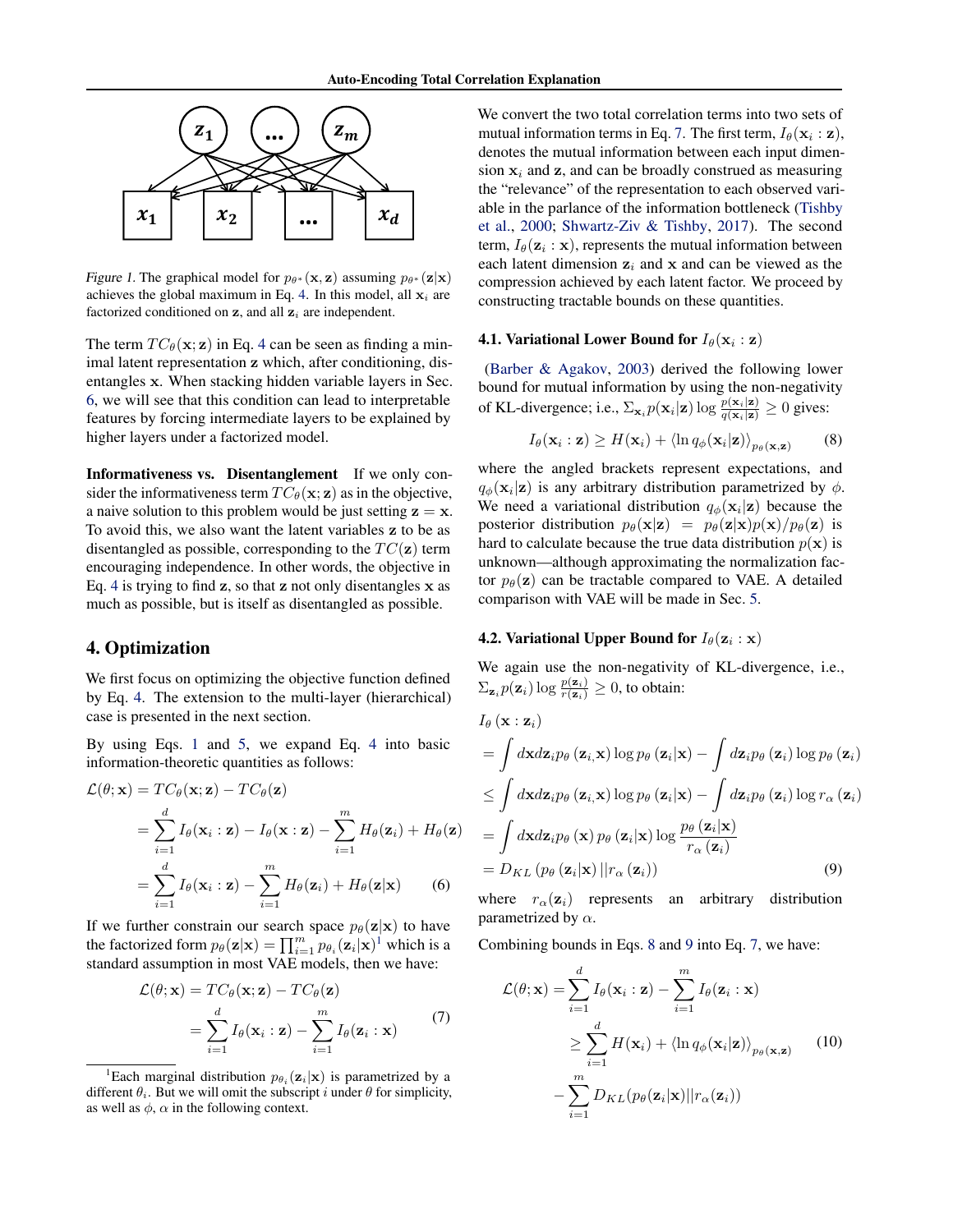<span id="page-3-0"></span>We then can jointly optimize the lower bound in Eq. [10](#page-2-0) w.r.t. both the stochastic parameter  $\theta$  and the variational parameters  $\phi$  and  $\alpha$ .

#### 5. Connection to Variational Autoencoders

Remarkably, Eq. [10](#page-2-0) has a form that is very similar to the lower bound introduced in variational autoencoders, except it is decomposed into each dimension  $x_i$  and  $z_i$ . To pursue this similarity further, we denote

$$
q_{\phi}(\mathbf{x}|\mathbf{z}) = \prod_{i=1}^{d} q_{\phi}(\mathbf{x}_i|\mathbf{z}), \quad r_{\alpha}(\mathbf{z}) = \prod_{i=1}^{m} r_{\alpha}(\mathbf{z}_i) \qquad (11)
$$

Then, by rearranging the terms in Eq. [10,](#page-2-0) we obtain

$$
\mathcal{L}(\theta; \mathbf{x}) = \sum_{i=1}^{d} I_{\theta}(\mathbf{x}_{i} : \mathbf{z}) - \sum_{i=1}^{m} I_{\theta}(\mathbf{z}_{i} : \mathbf{x})
$$
\n
$$
\geq \left( \sum_{i=1}^{d} H(\mathbf{x}_{i}) \right) + \left\langle \ln \underbrace{q_{\phi}(\mathbf{x} | \mathbf{z})}_{\text{decoder}} \right\rangle_{p_{\theta}(\mathbf{x}, \mathbf{z})}
$$
\n
$$
- D_{KL}(\underbrace{p_{\theta}(\mathbf{z} | \mathbf{x})}_{\text{encoder}} || r_{\alpha}(\mathbf{z}))
$$
\n(12)

The first term in the bound,  $\sum_{i=1}^{d} H(\mathbf{x}_i)$ , is a constant and has no effect on the optimization. The remaining expression coincides with the VAE objective as long as  $r_\alpha(z)$  is a standard Gaussian. The second term corresponds to the reconstruction error, and the third term is the KL-divergence term in VAE.

Comparison The CorEx objective starts with a defined encoder  $p_{\theta}(\mathbf{z}|\mathbf{x})$  and seeks a decoder  $q_{\phi}(\mathbf{x}|\mathbf{z})$  via variational approximation to the true posterior. VAE is exactly the opposite. Moreover, in VAE we need a variational approximation to the posterior because the normalization constant is intractable; in CorEx the variational distribution is needed because we do not know the true data distribution  $p(x)$ . It is also worth mentioning that the lower bound in Eq. 12 requires a fully factorized form of the decoder  $q_{\phi}(\mathbf{x}|\mathbf{z})$ , unlike VAE where  $q_{\phi}(\mathbf{x}|\mathbf{z})$  can be flexible.<sup>2</sup>

As pointed out by [\(Zhao et al.,](#page-9-0) [2017a\)](#page-9-0), if we choose to use a more expressive distribution family, such as Pixel-RNN/PixelCNN [\(Van Oord et al.,](#page-9-0) [2016;](#page-9-0) [Gulrajani et al.,](#page-8-0) [2017\)](#page-8-0) for the decoder in a VAE, the model tends to neglect the latent codes altogether, i.e.,  $I(\mathbf{x} : \mathbf{z}) = 0$ . This problem, however, does not exist in CorEx, since it explicitly requires z to be *informative* about x in the objective function. It is

this *informativeness* term that leads the CorEx objective to a factorized decoder family  $q_{\phi}(\mathbf{x}|\mathbf{z})$ . In fact, if we assume  $I_{\theta}(\mathbf{x} : \mathbf{z}) = 0$ , then we will get  $TC(\mathbf{x}) = TC_{\theta}(\mathbf{x} | \mathbf{z})$  and an *informativeness* term  $TC_{\theta}(\mathbf{x}; \mathbf{z})$  of zero—meaning CorEx will avoid such undesirable solutions.

Stacking CorEx and Hierarchical VAE Notice that if Eq. [4](#page-1-0) does not achieve the global maximum, it might be the case that the latent variable z is still not disentangled enough, i.e.,  $TC_{\theta}(\mathbf{z}) > 0$ . If this is true, we can reapply the CorEx principle [\(Ver Steeg & Galstyan,](#page-9-0) [2015\)](#page-9-0) and learn another layer of latent variables  $z^{(2)}$  on top of z and redo the optimization on  $\theta^{(2)}$  w.r.t. the following equation; i.e.,

$$
\mathcal{L}(\theta^{(2)}; \mathbf{z}) = TC_{\theta^{(2)}}(\mathbf{z}; \mathbf{z}^{(2)}) - TC_{\theta^{(2)}}(\mathbf{z}^{(2)}) \qquad (13)
$$

$$
= TC_{\theta}(\mathbf{z}) - TC_{\theta^{(2)}}(\mathbf{z}|\mathbf{z}^{(2)}) - TC_{\theta^{(2)}}(\mathbf{z}^{(2)})
$$

To generalize, suppose there are  $L$  layers of latent variables,  $\mathbf{z}^{(1)}, \mathbf{z}^{(2)}, ..., \mathbf{z}^{(L)}$  and we further denote the observed variable  $\mathbf{x} \equiv \mathbf{z}^{(0)}$ . Then one can stack each latent variable  $\mathbf{z}^{(l)}$ on top of  $z^{(l-1)}$  and jointly optimize the summation of the corresponding objectives, as shown in Eqs. [4](#page-1-0) and 13; i.e.,

$$
\mathcal{L}(\theta^{(1,2,...,L)}; \mathbf{x}) = \sum_{l=1}^{L} \mathcal{L}(\theta^{(l)}; \mathbf{z}^{(l-1)})
$$
(14)

By simple expansion of Eq. 14 and cancellation of intermediate  $TC$  terms, we have:

$$
\mathcal{L}(\theta^{(1,2,\dots,L)}; \mathbf{x})
$$
\n
$$
= \mathcal{L}(\theta^{(1)}; \mathbf{z}^{(0)}) + \mathcal{L}(\theta^{(2)}; \mathbf{z}^{(1)}) + \dots + \mathcal{L}(\theta^{(L)}; \mathbf{z}^{(L-1)})
$$
\n
$$
= TC(\mathbf{x}) - \sum_{l=1}^{L} TC_{\theta^{(l)}}(\mathbf{z}^{(l-1)} | \mathbf{z}^{(l)}) - TC_{\theta^{(L)}}(\mathbf{z}^{(L)})
$$
\n
$$
\le TC(\mathbf{x})
$$
\n(15)

Furthermore, if we have  $\mathcal{L}(\theta^{(l)}; \mathbf{z}^{(l-1)}) > 0$  for all l, then we get:

$$
\mathcal{L}(\theta^{(1)}; \mathbf{x}) \le \mathcal{L}(\theta^{(1,2)}; \mathbf{x}) \le \dots \le \mathcal{L}(\theta^{(1,\dots,L)}; \mathbf{x}) \qquad (16)
$$
  

$$
\le TC(\mathbf{x})
$$

Eq. 16 shows that stacking latent factor representations results in progressively better lower bounds for  $TC(\mathbf{x})$ .

To optimize Eq. 14, we reuse Eqs. [7,](#page-2-0) [8](#page-2-0) and [9](#page-2-0) and get:

$$
\mathcal{L}(\theta^{(1,2,\dots,L)}; \mathbf{x}) \geq \sum_{i} H(\mathbf{z}_{i}^{(0)})
$$
  
+ 
$$
\sum_{l=1}^{L} \sum_{i} \left\langle \ln q_{\phi^{(l)}}(\mathbf{z}_{i}^{(l-1)}|\mathbf{z}^{(l)}) \right\rangle_{p_{\theta}(\mathbf{z})}
$$
  
- 
$$
\sum_{l=1}^{L} \sum_{i} \left\langle \ln p_{\theta^{(l)}}(\mathbf{z}_{i}^{(l)}|\mathbf{z}^{(l-1)}) \right\rangle_{p_{\theta}(\mathbf{z})}
$$
  
+ 
$$
\sum_{i} \left\langle \ln r_{\alpha}(\mathbf{z}_{i}^{(L)}) \right\rangle_{p_{\theta}(\mathbf{z})}
$$
(17)

<sup>&</sup>lt;sup>2</sup>In this paper we also restrict the encoder distribution  $p_\theta(\mathbf{z}|\mathbf{x})$ to have a factorized form which follows the standard network structures in VAE, but it is not a necessary condition to achieve the lower bound shown in Eq. 12.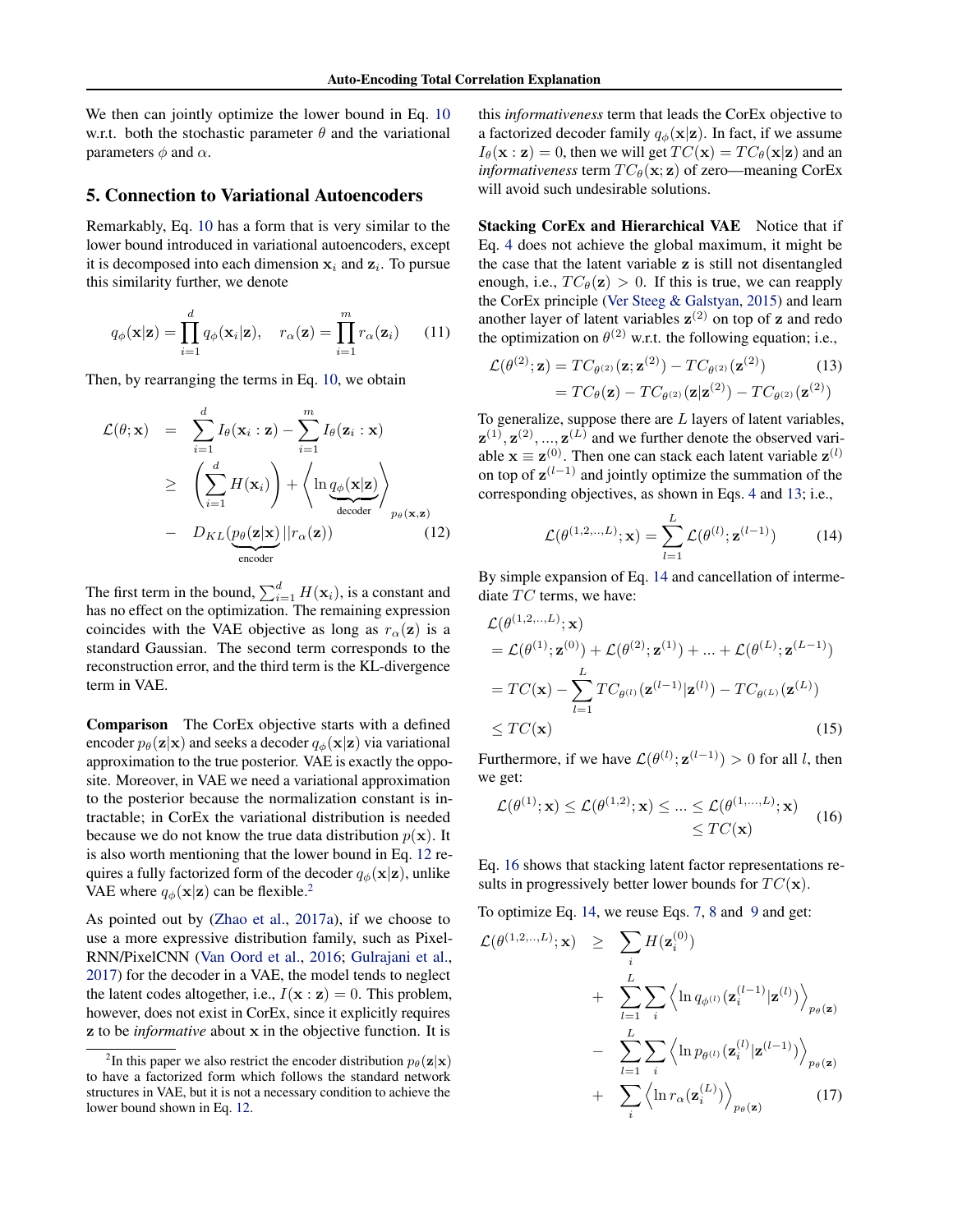<span id="page-4-0"></span>Enforcing independence relations at each layer, we denote:

$$
q_{\phi}(\mathbf{x}, \mathbf{z}) = \prod_{i} r_{\alpha}(\mathbf{z}_{i}^{(L)}) \times \prod_{l=1}^{L} \prod_{i} q_{\theta^{(l)}}(\mathbf{z}_{i}^{(l-1)} | \mathbf{z}^{(l)})
$$
  
\n
$$
p_{\theta}(\mathbf{z} | \mathbf{x}) = \prod_{l=1}^{L} p_{\theta^{(l)}}(\mathbf{z}^{(l)} | \mathbf{z}^{(l-1)})
$$
\n(18)

and obtain

$$
\mathcal{L}(\theta^{(1,2,\dots,L)}; \mathbf{x}) \geq \sum_{i} H(\mathbf{z}_{i}^{(0)}) + \left\langle \ln \frac{q_{\phi}(\mathbf{x}, \mathbf{z})}{p_{\theta}(\mathbf{z}|\mathbf{x})} \right\rangle_{p_{\theta}(\mathbf{z}|\mathbf{x})p(\mathbf{x})}
$$
(19)

One can now see that the second term of the RHS in Eq. 19 has the same form as deep latent Gaussian models [\(Rezende](#page-8-0) [et al.,](#page-8-0) [2014\)](#page-8-0) (also known as hierarchical VAE) as long as the latent code distribution  $r_\alpha(\mathbf{z}^{(L)})$  on the top layer follows standard normal and  $q_{\theta^{(l)}}(\mathbf{z}^{(l-1)}|\mathbf{z}^{(l)})$  on each layer is parametrized by Gaussian distributions.

One immediate insight from this connection is that, as long as each  $\mathcal{L}(\theta^{(l)}; \mathbf{z}^{(l-1)})$  is greater than zero in Eq. [14,](#page-3-0) then by expanding the definition of each term we can easily see that  $z^{(l)}$  is more disentangled than  $z^{(l-1)}$ ; i.e.,  $TC(z^{(l-1)}) >$  $TC(\mathbf{z}^{(l)})$  if  $TC(\mathbf{z}^{(l-1)}) - TC(\mathbf{z}^{(l-1)}|\mathbf{z}^{(l)}) - TC(\mathbf{z}^{(l)}) > 0.$ Therefore, each latent layer of hierarchical VAE will be more and more disentangled if  $\mathcal{L}(\theta^{(l)}; \mathbf{z}^{(l-1)}) > 0$  for each l. This interpretation also provides a criterion for determining the depth of a hierarchical representation; we can add layers as long as the corresponding term in the objective is positive so that the overall lower bound on  $TC(\mathbf{x})$  is increasing.

Despite reaching the same final expression, approaching this result from an information-theoretic optimization rather than generative modeling perspective offers some advantages. First, we have much more flexibility in specifying the distribution of latent factors, as we can directly sample from this distribution using our encoder. Second, the connection with mutual information suggests intuitive modifications of our objective that increase the interpretability of results. These advantages will be explored in more depth in Sec. 6.

#### 6. Applications

#### 6.1. Disentangling Latent Codes via Hierarchical VAE / Stacking CorEx on MNIST

We train a simple hierarchical VAE/stacking CorEx model with two stochastic layers on the MNIST dataset. The graphical model is shown in Fig. 2. For each stochastic layer, we use a neural network to parametrize the distribution  $p_{\theta}$  and  $q_{\phi}$ , and we set  $r_{\alpha}$  to be a fixed standard Gaussian. We use a 784-512-512-64 fully connected network between x and  $z^{(1)}$  and a 64-32-32-16-16-10 dense network between  $z^{(1)}$ 



Figure 2. Encoder and decoder models for MNIST, where  $z^{(1)}$  is 64 dimensional continuous variable and  $z^{(2)}$  is a discrete variable (one hot vector with length ten).

and  $z^{(2)}$ , with ReLU activations in both. The output of  $z^{(2)}$  is a ten-dimensional one hot vector, where we decode based on each one-hot representation and weight the results according to their softmax probabilities.

After training the model, we find that the learned discrete variable  $z^{(2)}$  on the top layer gives us an unsupervised classification accuracy of 85%, which is competitive with the more complex method shown in [\(Dilokthanakul et al.,](#page-8-0) [2016\)](#page-8-0).

To verify that the top layer  $z^{(2)}$  helps disentangle the middle layer  $z^{(1)}$  by encouraging conditional independence of  $z^{(1)}$ given  $\mathbf{z}^{(2)}$ , we calculate the mutual information  $I_{\theta}(\mathbf{x} : \mathbf{z}_i^{(1)})$ between input x and each dimension  $z_i^{(1)}$ . We then select the top two dimensions with the most mutual information, and denote these two dimensions as  $\mathbf{z}_a^{(1)}$ ,  $\mathbf{z}_b^{(1)}$  $b^{(1)}$ . We find  $I_{\theta}(\mathbf{x} : \mathbf{z}_a^{(1)}) = 2.71$  and  $I_{\theta}(\mathbf{x} : \mathbf{z}_b^{(1)})$  $b^{(1)}$  = 2.56. We then generate new digits by first fixing the discrete latent variable  $z^{(2)}$  on the top layer, and sampling latent codes  $z^{(1)}$  from  $q_{\phi}(\mathbf{z}^{(1)}|\mathbf{z}^{(2)})$ . We systematically vary the noise from -2 to 2 through  $q_\phi(\mathbf{z}_a^{(1)} | \mathbf{z}^{(2)})$  and  $q_\phi(\mathbf{z}_b^{(1)})$  $\binom{1}{b}$   $\mathbf{z}^{(2)}$  while keeping the other dimensions of  $z^{(1)}$  fixed, and visualize the results in Fig. [3.](#page-5-0) We can see that this simple two-layer structure automatically disentangles and learns the interpretable factors on MNIST (width and rotation). We attribute this behavior to stacking, where the top layer disentangles the middle layer and makes the latent codes more interpretable through samples from  $q_{\phi}(\mathbf{z}^{(1)}|\mathbf{z}^{(2)})$ .

#### 6.2. Learning Interpretable Representations through Information Maximizing VAE / CorEx on CelebA

One important insight from recently developed methods, like InfoGAN, is that we can maximize the mutual information between a latent code and the observations to make the latent code more interpretable.

While it seems ad hoc to add an additional mutual information term in the original VAE objective, a more natural analogue arises in the CorEx setting. Looking at the formulation in Eq. [7,](#page-2-0) it already contains two sets of mutual information terms. If one would like to *anchor* a latent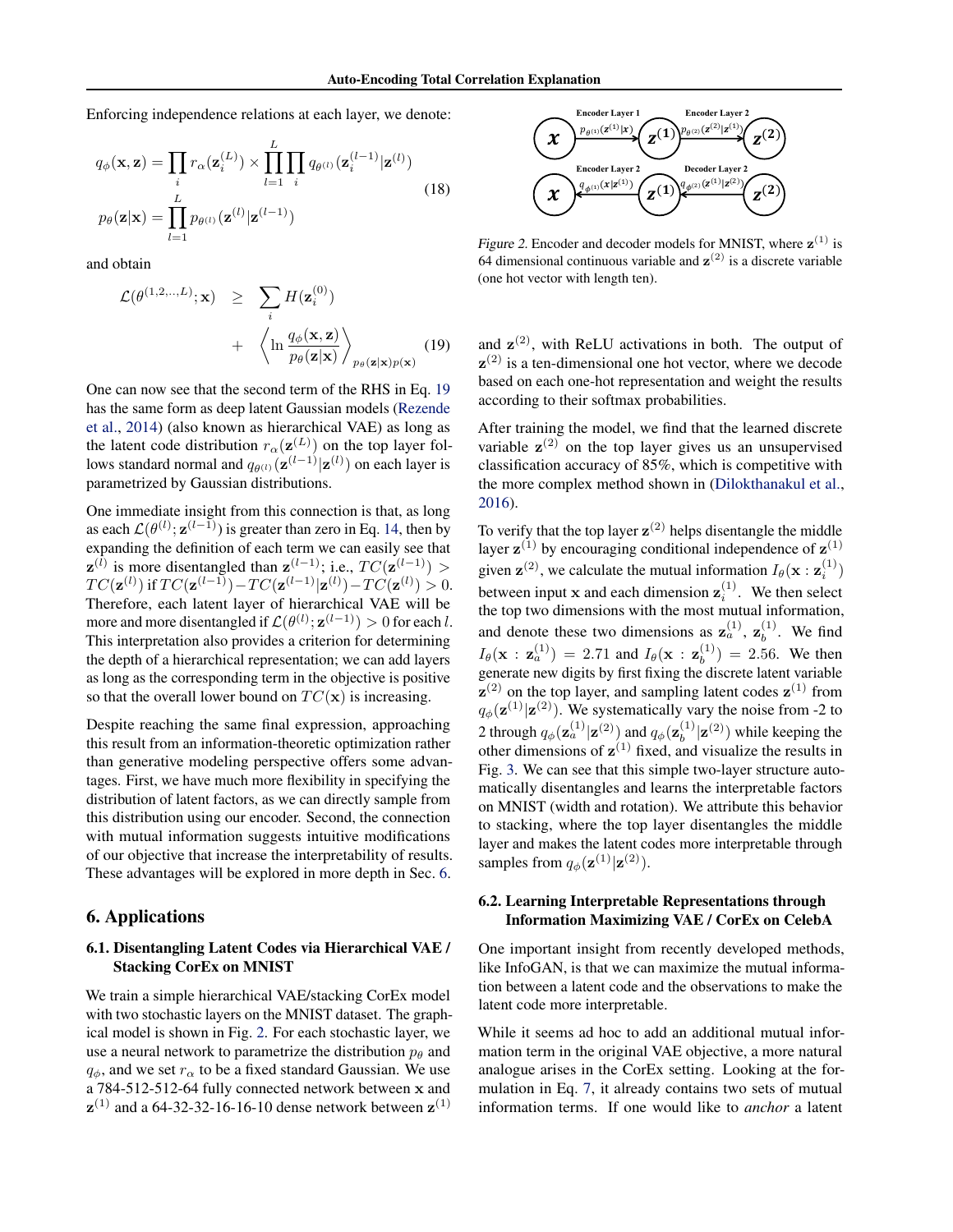<span id="page-5-0"></span>

(b) Manipulating  $\mathbf{z}_{h}^{(1)}$ with MNIST. (Width)

Figure 3. Varying the latent codes of  $z^{(1)}$  on MNIST: In both figures, each row corresponds to a fixed discrete number in layer  $z^{(2)}$ . Different columns correspond to the varying noise from the selected latent node in layer  $z^{(1)}$  from left to right, while keeping other latent codes fixed. In (a) varying the noise results in different rotations of the digit; In (b) a small (large) value of the latent code corresponds to wider (narrower) digit.

variable, say  $z_a$ , to have higher mutual information with the observation x, then one can simply modify the objective by replacing the unweighted sum with a weighted one:

$$
\mathcal{L}_{anchor}(\theta; \mathbf{x})
$$
\n
$$
= TC_{\theta}(\mathbf{x}; \mathbf{z}) - TC_{\theta}(\mathbf{z}) + \lambda I_{\theta}(\mathbf{z}_{a} : \mathbf{x})
$$
\n
$$
= \sum_{i=1}^{d} I_{\theta}(\mathbf{x}_{i} : \mathbf{z}) - \sum_{i=1, i \neq a}^{m} I_{\theta}(\mathbf{z}_{i} : \mathbf{x}) - (1 - \lambda) I_{\theta}(\mathbf{z}_{a} : \mathbf{x})
$$
\n(20)

Eq. 20 suggests that mutual information maximization in CorEx is achieved by modifying the corresponding weights of the second term  $I_{\theta}(\mathbf{z}_i : \mathbf{x})$  in Eq. [7.](#page-2-0) We then use the lower bound in Eq. [10](#page-2-0) to obtain

$$
\mathcal{L}_{anchor}(\theta; \mathbf{x}) \geq \sum_{i=1}^{d} H(\mathbf{x}_i)
$$
(21)  
+  $\langle \ln q_{\phi}(\mathbf{x}_i | \mathbf{z}) \rangle_{p_{\theta}(\mathbf{x}, \mathbf{z})}$   
-  $\sum_{i=1, i \neq a}^{m} D_{KL}(p_{\theta}(\mathbf{z}_i | \mathbf{x}) || r_{\alpha}(\mathbf{z}_i))$   
-  $(1 - \lambda) D_{KL}(p_{\theta}(\mathbf{z}_a | \mathbf{x}) || r_{\alpha}(\mathbf{z}_a))$ 

Eq. 21 shows that in VAE we can decrease the weight of KL-divergence for particular latent codes to achieve mutual information maximization. We call this new approach AnchorVAE in Eq. 21. Notice that there is a subtle difference

between AnchorVAE and  $\beta$ -VAE [\(Higgins et al.,](#page-8-0) [2017\)](#page-8-0). In  $\beta$ -VAE, the weights of KL-divergence term for all latent codes are the same, while in AnchorVAE, only the weights of specified factors have been changed to encourage high mutual information. With some prior knowledge of the underlying factors of variation, AnchorVAE encourages the model to concentrate this explanatory power in a limited number of variables.



Figure 4. Mutual information between input data  $x$  and each latent variable  $z_i$  in CelebA with AnchorVAE. It is clear that the anchored first five dimensions have the highest mutual information with x.

We trained AnchorVAE on the CelebA dataset with 2048 latent factors, with mean square error for reconstruction loss. We adopted a three-layer convolutional neural network structure. The weights of KL-divergence of the first five latent variables are set to 0.5 to let them have higher mutual information than other latent variables. The mutual information is plotted in Fig. 4 after training. We find these five latent variables have the highest mutual information of around 3.5, demonstrating the mutual information maximization effect in AnchorVAE.

To evaluate the interpretability of those anchored variables for generating new samples, we manipulate the first five latent variables while keeping other dimensions fixed. Fig. [5](#page-6-0) summarizes the result. We observe that all five anchored latent variables learn intuitive factors of variation in the data. It is interesting to see that latent variable  $z_0$  and  $z_4$  are very similar—both vary the generated images from white to black in some sense. However, these two latent factors are actually very different:  $z_0$  emphasizes skin color variation while  $z_4$  controls the position of the light source.

We also trained the original VAE objective with the same network structure and examine the top five latent codes with highest mutual information. Fig. [6](#page-6-0) shows the results of manipulating the top two latent codes  $z_{130}$ ,  $z_{610}$ , with mutual information  $I(\mathbf{z}_{130} : \mathbf{x}) = 3.1$  and  $I(\mathbf{z}_{610} : \mathbf{x}) =$ 2.8 respectively. We can see that they reflect an entangled representation. The other three latent codes demonstrate similar entanglements which are omitted here.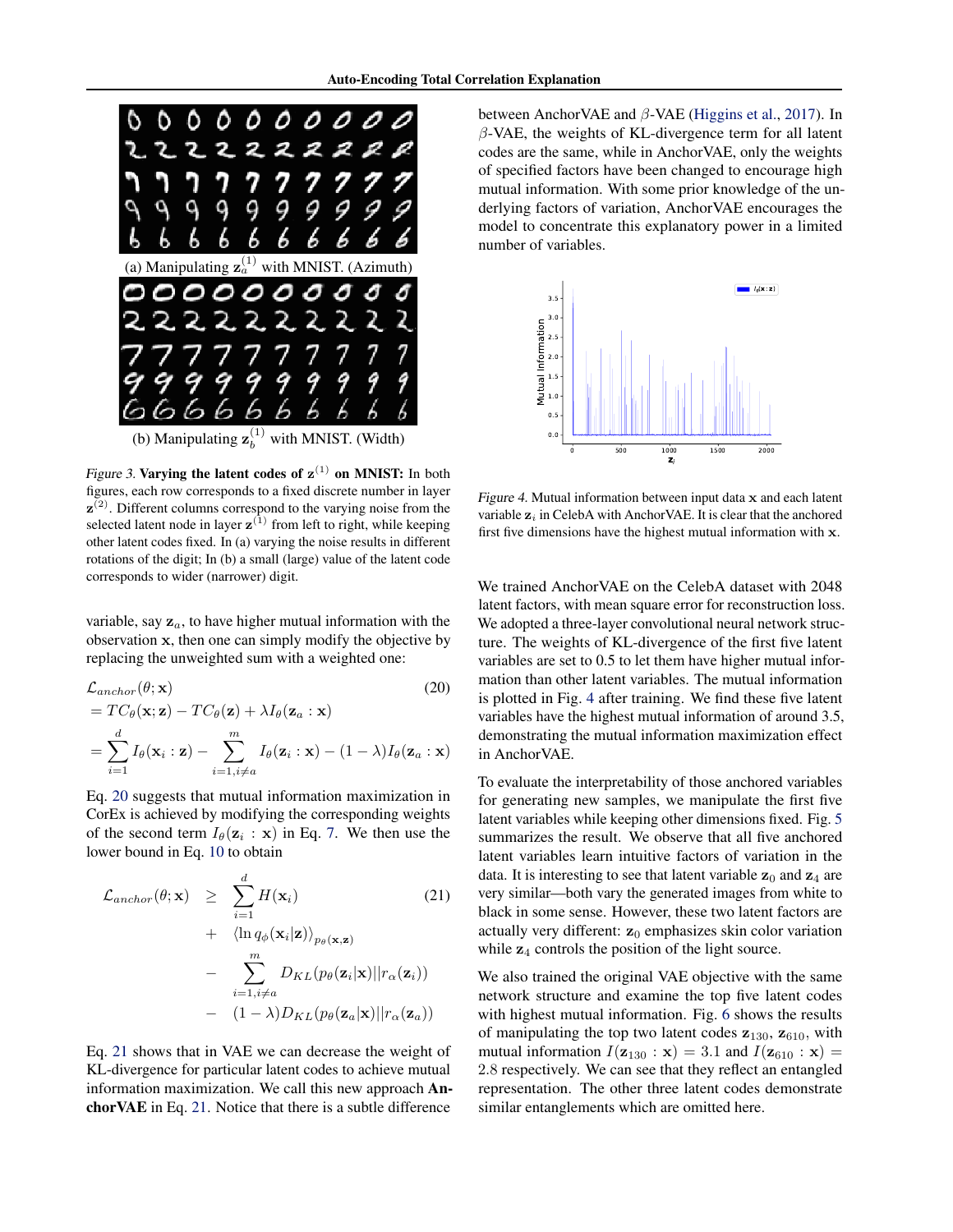<span id="page-6-0"></span>

(e) Varying  $z_4$ . (Lighting)

Figure 5. Manipulating latent codes  $z_0$ ,  $z_1$ ,  $z_2$ ,  $z_3$ ,  $z_4$  on CelebA using AnchorVAE: We show the effect of the anchored latent variables on the outputs while traversing their values from [-3,3]. Each row represents a different seed image to encode latent codes. Each anchored latent code represents a different factor on interpretablility. (a) Skin Color (b) Azimuth (c) Emotion (Smile) (d) Hair (less or more) (e) Lighting.



(a)  $\mathbf{z}_{130}$  entangles skin color (b)  $\mathbf{z}_{610}$  entangles emotion with with hair azimuth

Figure 6. Manipulating top two latent codes with the most mutual information on CelebA using original VAE. We observe that both latent codes learned entangled representations. (a)  $z_{130}$ entangles skin color with hair; (b)  $z_{610}$  entangles emotion with azimuth.

#### 6.3. Generating Richer and More Realistic Images via **CorEx**

Let us revisit the variational upper bound on  $I_{\theta}(\mathbf{x} : \mathbf{z}_i)$ in Eq. [9.](#page-2-0) In this upper bound, VAE chooses  $r_{\alpha}$  ( $\mathbf{z}_i$ ) to be a standard normal distribution. But notice that this upper

bound becomes tight when  $r_{\alpha}(\mathbf{z}_i) = p_{\theta}(\mathbf{z}_i)$ ; i.e.,

$$
I_{\theta}(\mathbf{x} : \mathbf{z}_i) \equiv D_{KL} (p_{\theta} (\mathbf{z}_i | \mathbf{x}) || p_{\theta} (\mathbf{z}_i))
$$
  

$$
\leq D_{KL} (p_{\theta} (\mathbf{z}_i | \mathbf{x}) || r_{\alpha} (\mathbf{z}_i))
$$

where  $p_{\theta}(\mathbf{z}_i) = \int_{\mathbf{x}} p_{\theta}(\mathbf{z}_i | \mathbf{x}) p(\mathbf{x}) d\mathbf{x}$ . Therefore, after training the model, we can approximate the true distribution  $p_{\theta}(\mathbf{z}_i) \approx \frac{1}{N} \sum_{i=1}^{N} p_{\theta}(\mathbf{z}_i | \mathbf{x}^{[i]})$  by first sampling a data point  $\mathbf{x}^{[i]}$  and then sampling from the conditional  $p_{\theta}(\mathbf{z}_i|\mathbf{x}^{[i]})$ . Repeating this process across latent dimensions, we can use the factorized distribution  $\prod_{i=1}^{m} p_{\theta}(\mathbf{z}_i)$  to generate new data instead of sampling from a standard normal. In this way, we obtain more realistic images since we are sampling from a tighter lower bound to the CorEx objective.

We ran a traditional VAE on the celebA dataset with the log-normal loss as the reconstruction error and 128 latent codes. We calculated the variance of each  $p_{\theta}(\mathbf{z}_i)$  and ploted the cumulative distribution of these variances in Fig. 7a. One can see that around 20% of the latent variables actually



(a) Cumulative distribution of (b) Variance of  $p_\theta(\mathbf{z}_i)$  versus variance for each  $p_{\theta}(\mathbf{z}_i)$ ) mutual information  $I_{\theta}(\mathbf{x} : \mathbf{z}_i)$ 

Figure 7. Variance statistics for  $p_\theta(\mathbf{z})$  on celebA after training a standard VAE with 128 latent codes.

have a variance greater than two. We have plotted variance versus the mutual information in Fig. 7b, in which we can see that higher variance in  $z_i$  corresponds to higher mutual information  $I(\mathbf{x} : \mathbf{z}_i)$ . In this case, using a standard normal distribution with variance 1 for all  $z_i$  would be far from optimal for generating the data.

Fig. [8](#page-7-0) shows the generated images by either sampling the latent code from a standard normal distribution or the factorized distribution  $\prod_{i=1}^{m} p_{\theta}(\mathbf{z}_i)$ . We can see that Fig. [8b](#page-7-0) not only tends to generate more realistic images than Fig. [8a,](#page-7-0) but it also exhibits more diversity than Fig. [8a.](#page-7-0) We attribute this improvement to the more flexible nature of our latent code distribution.

# 7. Related Work

The notion of disentanglement in representation learning lacks a unique characterization, but it generally refers to latent factors which are individually interpretable, amenable to simple downstream modeling or transfer learning, and in-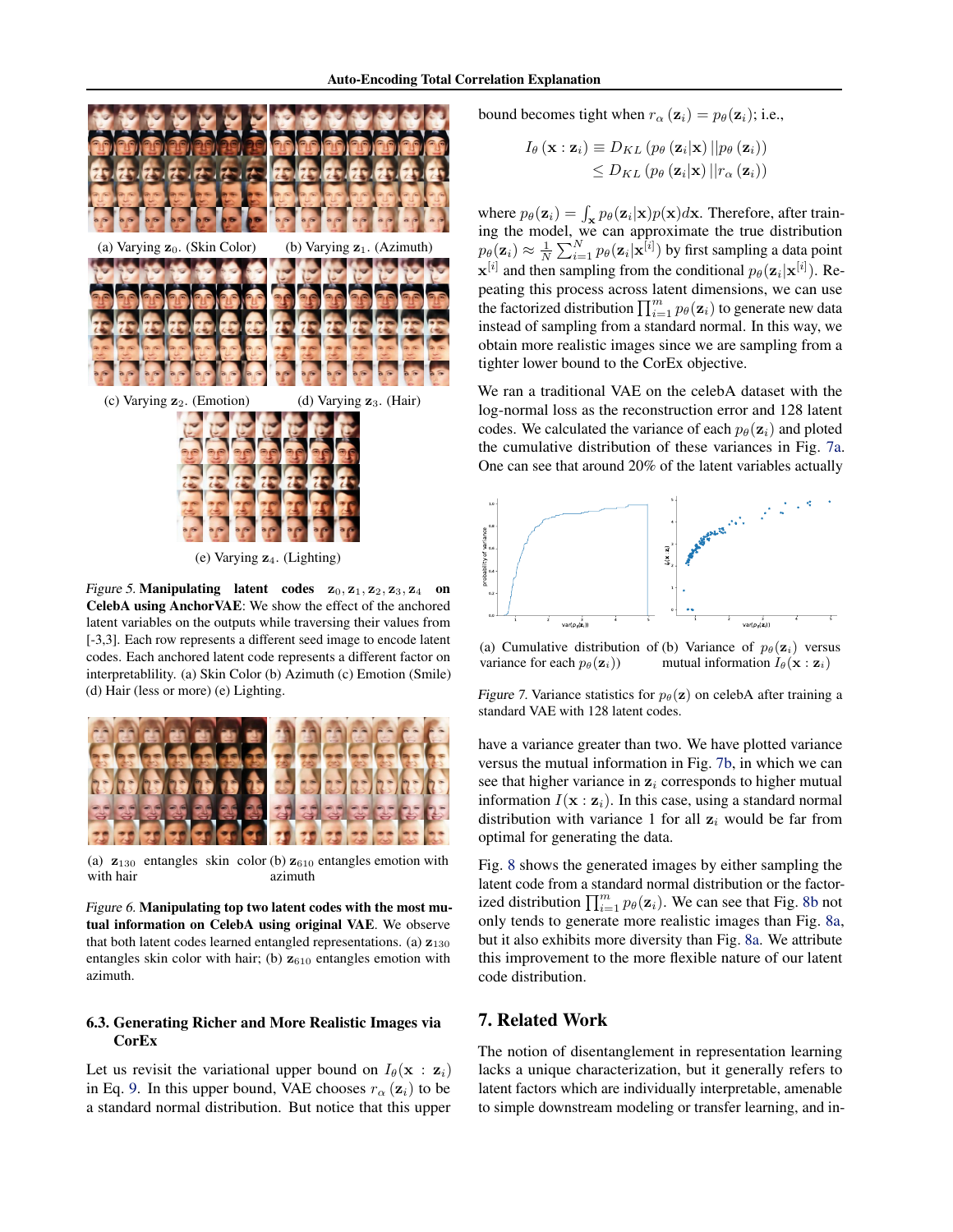<span id="page-7-0"></span>

(a) Latent codes are generated (b) Latent codes are generated from standard normal from  $\prod_{i=1}^m p_\theta(\mathbf{z}_i)$ 

Figure 8. Different sampling strategies of latent codes for CelebA dataset on VAE / CorEx. Sampling latent codes from  $\prod_{i=1}^{m} p_{\theta}(\mathbf{z}_i)$  in (b) yields better quality images than sampling from a standard normal distribution in (a).

variant to nuisance variation in the data [\(Bengio et al.,](#page-8-0) [2013\)](#page-8-0). We adopt the common definition of statistical independence [\(Achille & Soatto,](#page-8-0) [2017;](#page-8-0) [Dinh et al.,](#page-8-0) [2014\)](#page-8-0) by minimizing total correlation—an idea with a rich history [\(Barlow,](#page-8-0) [1989;](#page-8-0) [Comon,](#page-8-0) [1994;](#page-8-0) [Schmidhuber,](#page-8-0) [1992\)](#page-8-0). However, there are numerous alternatives not rooted in independence. [\(Higgins](#page-8-0) [et al.,](#page-8-0) [2017\)](#page-8-0) measures disentanglement by the identifiability of changes in a single latent dimension. More concretely, they vary only one latent variable with others fixed, apply the learned decoder and encoder to reconstruct the latent space, and propose that a classifier should be able to predict the varied dimension for a disentangled representation. The work of [\(Thomas et al.,](#page-8-0) [2017;](#page-8-0) [Bengio et al.,](#page-8-0) [2017\)](#page-8-0) is similar in spirit, identifying disentangled factors as changes in a latent embedding that can be controlled via reinforcement learning. Alternatively, if prior knowledge of the number of desired factors of variation is given, models such as Info-GAN [\(Chen et al.,](#page-8-0) [2016\)](#page-8-0) or our AnchorVAE seek to directly incorporate this information.

Our work provides a complementary perspective to a growing body of research connecting information theory and variational inference [\(Achille & Soatto,](#page-8-0) [2017;](#page-8-0) [2018;](#page-8-0) [Alemi](#page-8-0) [et al.,](#page-8-0) [2017\)](#page-8-0); much of this is motivated by the Information Bottleneck (IB) method [\(Tishby et al.,](#page-9-0) [2000\)](#page-9-0). In the unsupervised case, IB generalizes the VAE objective by adding a Lagrange multiplier  $\beta$  to the KL divergence term of the ELBO to manage the trade-off between data reconstruction and model compression. This is identical to the  $\beta$ -VAE objective, where [\(Higgins et al.,](#page-8-0) [2017\)](#page-8-0) observes that overweighting the KL divergence term ( $\beta > 1$ ) can encourage disentanglement, albeit at the cost of reconstruction performance. [\(Achille & Soatto,](#page-8-0) [2018\)](#page-8-0) add additional total correlation regularization to the IB Lagrangian to encourage independence, and propose using  $\beta$  < 1 and increasing  $\beta$  gradually during training. Furthermore, their optimization using multiplicative noise generalizes dropout methods, which helps to achieve improved robustness to nuisance variables.

These objectives match CorEx and the ELBO for  $\beta = 1$ , but adding a Lagrange multiplier to control the disentangling term  $TC(\mathbf{z})$  in CorEx would not lead to  $\beta$ -VAE. We saw in Sec. [5](#page-3-0) that our bound on the CorEx objective reduces to the ELBO with common factorization assumptions, so adding  $\beta$  to  $TC(\mathbf{z})$  in CorEx would lead to  $TC(\mathbf{x}; \mathbf{z}) - \beta TC(\mathbf{z}) \equiv TC(\mathbf{x}; \mathbf{z}) - TC(\mathbf{z}) - (\beta - \beta)$  $1)TC(z) \ge ELBO - (\beta - 1)TC(z)$ . This bound recovers the objective of [\(Kim & Mnih,](#page-8-0) [2017\)](#page-8-0), who consider  $\beta > 1$ to encourage independence, but without the more principled justification of CorEx.

[\(Sønderby et al.,](#page-8-0) [2016;](#page-8-0) [Zhao et al.,](#page-9-0) [2017b\)](#page-9-0) highlight limitations of the naive hierarchical VAE, such as representational inefficiency, and propose alternative ladder neural network structures for learning hierarchical features. However, from the CorEx perspective, we observe that the hierarchical VAE is encouraging more disentangled representations in top layers, which has not been previously recognized.

## 8. Conclusion

Deep learning enables us to construct latent representations that reconstruct or generate samples from complex, high-dimensional distributions. Unfortunately, these powerful models do not necessarily produce representations with structures that match human intuition or goals. Subtle changes to training objectives lead to qualitatively different representations, but our understanding of this dependence remains tenuous.

Information theory has proven fruitful for understanding the competition between compression and relevance preservation in supervised learning [\(Shwartz-Ziv & Tishby,](#page-8-0) [2017\)](#page-8-0). We explored a similar trade-off in unsupervised learning, between multivariate information maximization and disentanglement of the learned factors. Writing this objective in terms of mutual information led to two surprising connections. First, we came to an unsupervised information bottleneck formulation that trades off compression and reconstruction relevance. Second, we found that by making appropriate variational approximations, we could reproduce the venerable VAE objective. This new perspective on VAE enabled more flexible distributions for latent codes and motivated new generalizations of the objective to localize interpretable information in latent codes. Ultimately, this led us to a novel learning objective that generated latent factors capturing intuitive structures in image data. We hope this alternative formulation of unsupervised learning continues to provide useful insights into this challenging problem.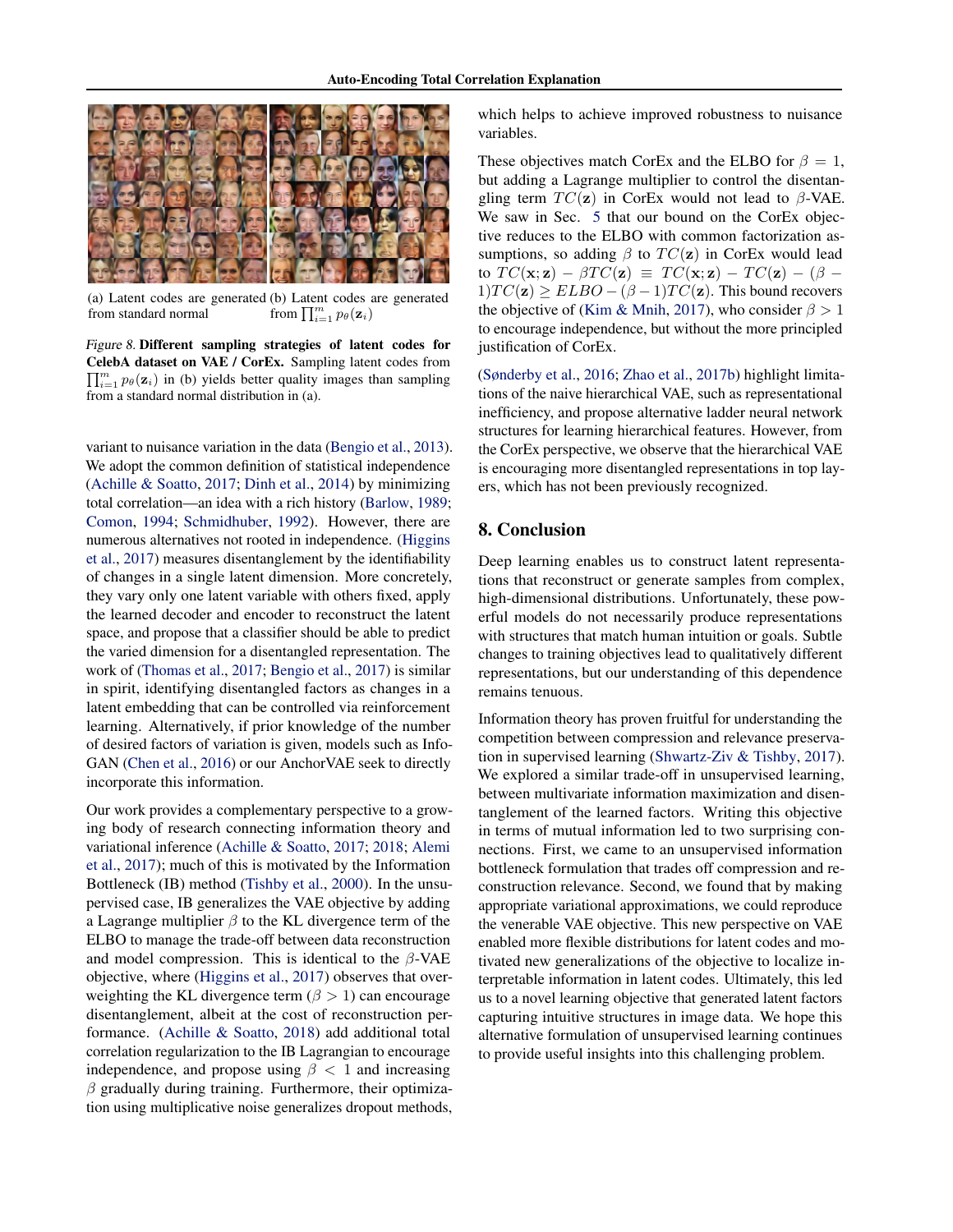## <span id="page-8-0"></span>References

- Achille, Alessandro and Soatto, Stefano. On the emergence of invariance and disentangling in deep representations. *arXiv preprint arXiv:1706.01350*, 2017.
- Achille, Alessandro and Soatto, Stefano. Information dropout: Learning optimal representations through noisy computation. *IEEE Transactions on Pattern Analysis and Machine Intelligence*, 2018.
- Alemi, Alexander A, Fischer, Ian, Dillon, Joshua V, and Murphy, Kevin. Deep variational information bottleneck. *International Conference on Learning Representations*, 2017.
- Barber, David and Agakov, Felix. The im algorithm: a variational approach to information maximization. In *Proceedings of the 16th International Conference on Neural Information Processing Systems*, pp. 201–208. MIT Press, 2003.
- Barlow, Horace. Unsupervised learning. *Neural computation*, 1(3):295–311, 1989.
- Bengio, Emmanuel, Thomas, Valentin, Pineau, Joelle, Precup, Doina, and Bengio, Yoshua. Independently controllable features. *arXiv preprint arXiv:1703.07718*, 2017.
- Bengio, Yoshua, Courville, Aaron, and Vincent, Pascal. Representation learning: A review and new perspectives. *IEEE transactions on pattern analysis and machine intelligence*, 35(8):1798–1828, 2013.
- Chen, Xi, Duan, Yan, Houthooft, Rein, Schulman, John, Sutskever, Ilya, and Abbeel, Pieter. Infogan: Interpretable representation learning by information maximizing generative adversarial nets. In *Advances in Neural Information Processing Systems*, pp. 2172–2180, 2016.
- Comon, Pierre. Independent component analysis, a new concept? *Signal processing*, 36(3):287–314, 1994.
- Cover, Thomas M and Thomas, Joy A. *Elements of information theory*. Wiley-Interscience, 2006.
- Dilokthanakul, Nat, Mediano, Pedro AM, Garnelo, Marta, Lee, Matthew CH, Salimbeni, Hugh, Arulkumaran, Kai, and Shanahan, Murray. Deep unsupervised clustering with gaussian mixture variational autoencoders. *arXiv preprint arXiv:1611.02648*, 2016.
- Dinh, Laurent, Krueger, David, and Bengio, Yoshua. Nice: Non-linear independent components estimation. *arXiv preprint arXiv:1410.8516*, 2014.
- Goodfellow, Ian, Pouget-Abadie, Jean, Mirza, Mehdi, Xu, Bing, Warde-Farley, David, Ozair, Sherjil, Courville, Aaron, and Bengio, Yoshua. Generative adversarial nets.

In *Advances in neural information processing systems*, pp. 2672–2680, 2014.

- Gulrajani, Ishaan, Kumar, Kundan, Ahmed, Faruk, Taiga, Adrien Ali, Visin, Francesco, Vazquez, David, and Courville, Aaron. Pixelvae: A latent variable model for natural images. *International Conference on Learning Representations*, 2017.
- Higgins, Irina, Matthey, Loic, Pal, Arka, Burgess, Christopher, Glorot, Xavier, Botvinick, Matthew, Mohamed, Shakir, and Lerchner, Alexander. beta-vae: Learning basic visual concepts with a constrained variational framework. In *International Conference on Learning Representations*, 2017.
- Kim, Hyunjik and Mnih, Andriy. Disentangling by factorising. *NIPS Workshop on Learning Disentangled Representations*, 2017.
- Kingma, Diederik P and Welling, Max. Auto-encoding variational bayes. *arXiv preprint arXiv:1312.6114*, 2013.
- Linsker, Ralph. Self-organization in a perceptual network. *Computer*, 21(3):105–117, 1988.
- Rezende, Danilo Jimenez, Mohamed, Shakir, and Wierstra, Daan. Stochastic backpropagation and approximate inference in deep generative models. In *International Conference on Machine Learning*, pp. 1278–1286, 2014.
- Saxe, Michael A, Bansal, Yamini, Dapello, Joel, Advani, Madhu, Kolchinsky, Artemy, Daniel, Brendan T, and Cox, David D. On the information bottleneck theory of deep learning. *International Conference on Learning Representations*, 2018.
- Schmidhuber, Jürgen. Learning factorial codes by predictability minimization. *Neural Computation*, 4(6):863– 879, 1992.
- Shwartz-Ziv, Ravid and Tishby, Naftali. Opening the black box of deep neural networks via information. *arXiv preprint arXiv:1703.00810*, 2017.
- Sønderby, Casper Kaae, Raiko, Tapani, Maaløe, Lars, Sønderby, Søren Kaae, and Winther, Ole. Ladder variational autoencoders. In *Advances in neural information processing systems*, pp. 3738–3746, 2016.
- Studenỳ, M and Vejnarova, J. The multiinformation function as a tool for measuring stochastic dependence. In *Learning in graphical models*, pp. 261–297. Springer, 1998.
- Thomas, Valentin, Pondard, Jules, Bengio, Emmanuel, Sarfati, Marc, Beaudoin, Philippe, Meurs, Marie-Jean, Pineau, Joelle, Precup, Doina, and Bengio, Yoshua.